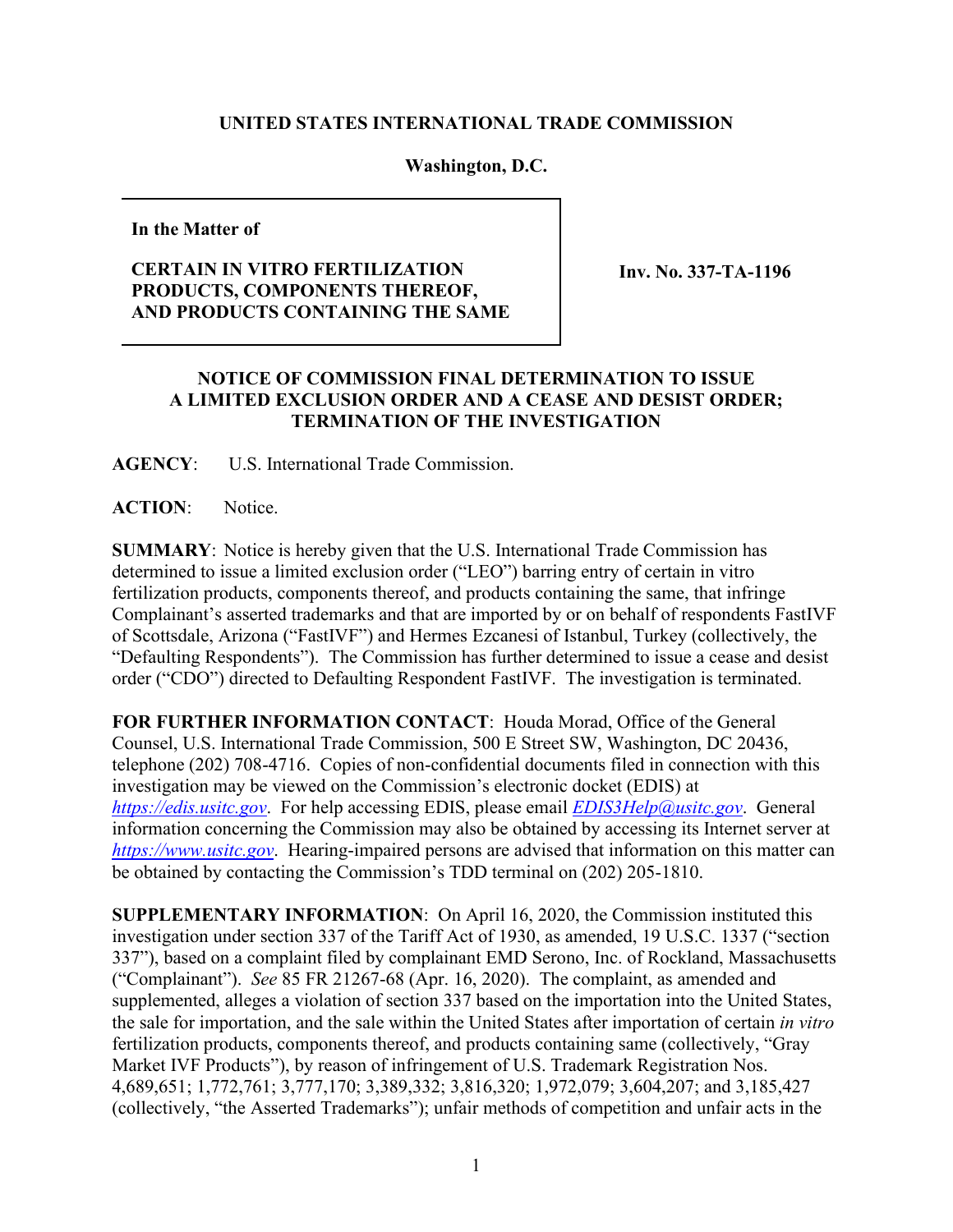importation and sale of Gray Market IVF Products by reason of false designation of source; and unfair methods of competition and unfair acts in the importation and sale of the Gray Market IVF Products by reason of false advertising. *See id.* In addition to the Defaulting Respondents, the notice of investigation names General Plastik Drug Stores ("Unserved Respondent") of Istanbul Suadiye, Turkey as a respondent in this investigation. *See id.* The Office of Unfair Import Investigations ("OUII") is also a party to the investigation. *See id.* 

On September 1, 2020, the Chief ALJ issued an initial determination ("ID") finding each of the Defaulting Respondents in default. *See* Order No. 6 (Sept. 1, 2020), *unreviewed by* Comm'n Notice (Sept. 24, 2020). On October 13, 2020, the Chief ALJ also issued an ID terminating Unserved Respondent from the investigation based on the withdrawal of the complaint allegations as to that respondent. *See* Order No. 8 (Oct. 13, 2020), *unreviewed by*  Comm'n Notice (Oct. 26, 2020).

On April 16, 2021, the Chief ALJ issued an ID (Order No. 10) ("SD") granting in part Complainant's motion for summary determination of violation of section 337 by the Defaulting Respondents with respect to Complainant's claim under section 337(a)(1)(C) (infringement of the Asserted Trademarks) but denied the motion with respect to Complainant's unfair competition claims under section 337(a)(1)(A). In addition, the Chief ALJ recommended that the Commission issue a general exclusion order ("GEO") and set a bond at 100 percent during the period of Presidential review.

On May 18, 2021, the Commission determined to review the SD (Order No. 10) in part. *See* Comm'n Notice (May 18, 2021). Specifically, the Commission determined to review the SD's findings with respect to the economic prong of the domestic industry requirement. *See id.* The Commission determined not to review any other findings in the SD.

On October 6, 2021, the Commission determined to vacate the SD in part. Specifically, the Commission vacated the SD's finding that Complainant has satisfied the economic prong of the domestic industry requirement. Consequently, the Commission also vacated the SD's finding of a violation of section 337 and remanded the investigation to the Chief ALJ. Because Complainant requested a GEO, the Commission found that Complainant failed to establish a violation by "substantial, reliable, and probative evidence" and that genuine issues of material fact remained as to whether the economic prong of the domestic industry requirement was satisfied. *See* Comm'n Op. at 8 n.9, 25 (Oct. 6, 2021) (citing 19 U.S.C. 1337(g)(2)). Commissioners Karpel and Schmidtlein dissented from the Commission's decision that Complainant had failed to satisfy the economic prong of the domestic industry requirement and would have found a violation of section 337 based on substantial, reliable, and probative evidence.

After the Commission's decision to vacate the SD, Complainant withdrew its request for a GEO and requested an LEO against the Defaulting Respondents and a CDO against FastIVF. On December 15, 2021, the Chief ALJ issued an ID partially terminating the investigation as to Complainant's unfair competition claims under section 337(a)(1)(A). *See* Order No. 13 (Dec. 15, 2021), *unreviewed by* Comm'n Notice (Jan 10, 2022).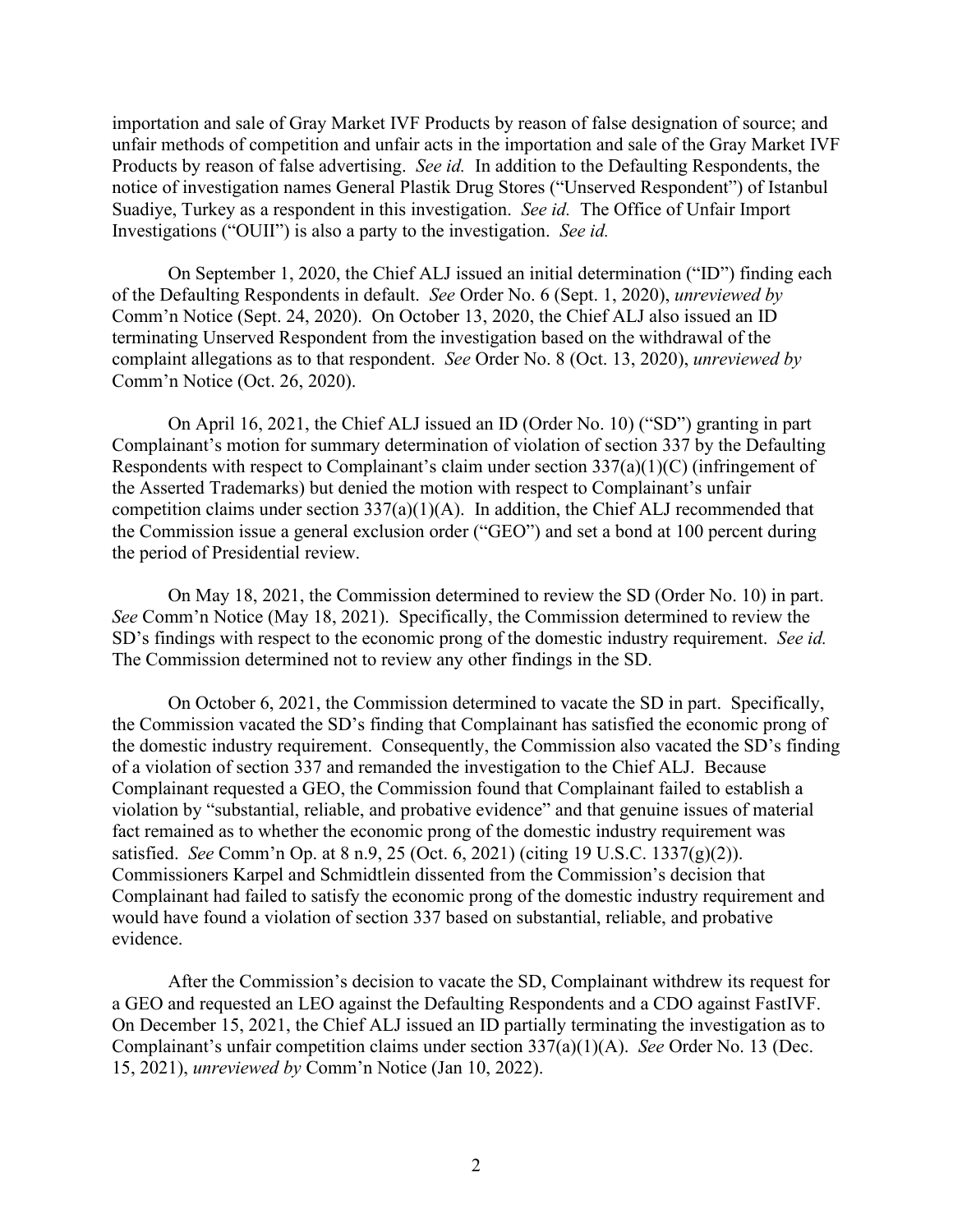On December 15, 2021, the Chief ALJ issued a remand final initial determination ("FID") finding a violation of section 337 based on the infringement by the Defaulting Respondents of Complainant's Asserted Trademarks pursuant to section 337(g)(1), 19 U.S.C.  $1337(g)(1)$ . In addition, the Chief ALJ issued a Recommended Determination ("RD") recommending that the Commission issue an LEO against the infringing articles imported by or on behalf of the Defaulting Respondents and a CDO against FastIVF.

On January 4, 2022, Complainant filed a statement on the public interest pursuant to Commission Rule 210.50, 19 CFR 210.50. On the same day, Complainant filed a declaration requesting relief against the Defaulting Respondents, namely, an LEO against the Defaulting Respondents' infringing products and a CDO against FastIVF. No submissions were filed in response to the Federal Register notice requesting public interest comments. *See* 86 *Fed. Reg.* 72620-21 (Dec. 22, 2021).

On February 11, 2022, the Commission issued a notice determining not to review the remand FID and therefore affirmed the remand FID's finding of a violation of section 337 pursuant to section 337(g)(1) (19 U.S.C. 1337(g)(1)). *See* 87 FR 9086-88 (Feb. 17, 2022) ("the Remedy Notice"). In default cases governed by section  $337(g)(1)$ , the Commission "presume[s] the facts alleged in the complaint to be true." *See* 19 U.S.C. 1337(g)(1). The Remedy Notice also requested briefing on remedy, the public interest, and bonding from the parties and from any interested third party. *See id.*

On February 28, 2022, Complainant and OUII filed responses to the Commission's Remedy Notice. On March 7, OUII filed a reply to Complainant's submission.

Having examined the record of this investigation, including the FID, the RD, and the parties' submissions in response to the Remedy Notice, the Commission has determined that the appropriate remedy in this investigation is: (1) an LEO prohibiting the unlicensed entry of certain in vitro fertilization products, components thereof, and products containing the same, that infringe Complainant's Asserted Trademarks and that are imported by or on behalf of the Defaulting Respondents; and (2) a CDO directed to Defaulting Respondent FastIVF. The Commission has further determined that the bond during the period of Presidential review pursuant to section 337(j) (19 U.S.C. 1337(j)) shall be in the amount of 100 percent of the entered value of the imported articles that are subject to the LEO and/or CDO. Still further, the Commission has determined that the public interest factors enumerated in subsections  $337(g)(1)$  $(19 \text{ U.S.C. } 1337(g)(1))$  do not preclude the issuance of the LEO and CDO.

The Commission's vote for this determination took place on April 6, 2022.

The authority for the Commission's determination is contained in section 337 of the Tariff Act of 1930, as amended (19 U.S.C. 1337), and in part 210 of the Commission's Rules of Practice and Procedure (19 CFR part 210).